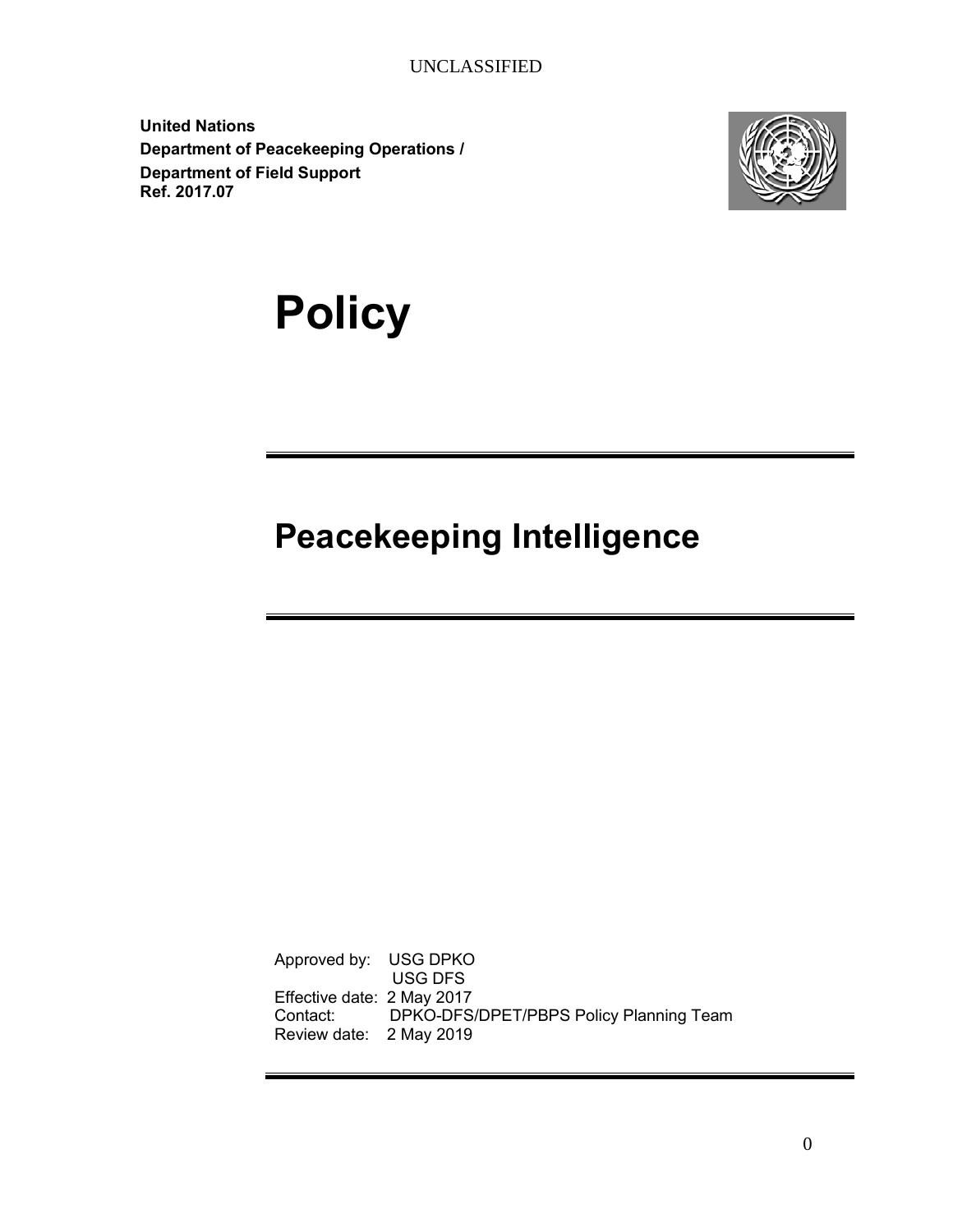#### **DPKO-DFS POLICY ON Peacekeeping Intelligence**

#### **Contents: A. Defining Peacekeeping Intelligence**

- **B. Purpose and Rationale**
- **C. Scope**
- **D. Policy**
- **E. Roles and Responsibilities**
- **F. Terms and definitions**
- **G. References**
- **H. Monitoring and compliance**
- **I. Contact**
- **J. History**

#### **ANNEXURES**

- A. The Peacekeeping Intelligence Policy Framework
- B. Core Members of the mission intelligence coordination structure
- C. Model Mission Peacekeeping Intelligence Support Plan

#### **A. DEFINING PEACEKEEPING INTELLIGENCE**

1. Peacekeeping intelligence is the non-clandestine acquisition and processing of information by a mission within a directed mission intelligence cycle to meet requirements for decision-making and to inform operations related to the safe and effective implementation of the Security Council mandate.

#### **B. PURPOSE AND RATIONALE**

- 2. This Policy sets out why and how United Nations peacekeeping operations acquire, collate, analyze, disseminate, use, protect and manage peacekeeping intelligence in support of United Nations peacekeeping operations in the field. It establishes a framework that articulates a consistent and principled approach to peacekeeping intelligence; ensures the most effective utilization of available resources; establishes a robust regime of oversight, accountability and continuous improvement; and enacts mechanisms to enable an effective, integrated and secure whole-of-mission approach.
- 3. As the mandates and operating environments of United Nations peacekeeping missions have evolved, so too have the capabilities, processes and procedures required to gather and analyze information. In high-tempo, complex and dangerous environments, where asymmetric and transnational threats pose serious dangers to peacekeepers and negatively impact mandate implementation, there is a need for peacekeeping missions to better understand their operating environments and contexts, maintain a strategic overview of developments, and predict specific threats and opportunities to enable peacekeepers to effectively execute their mandates.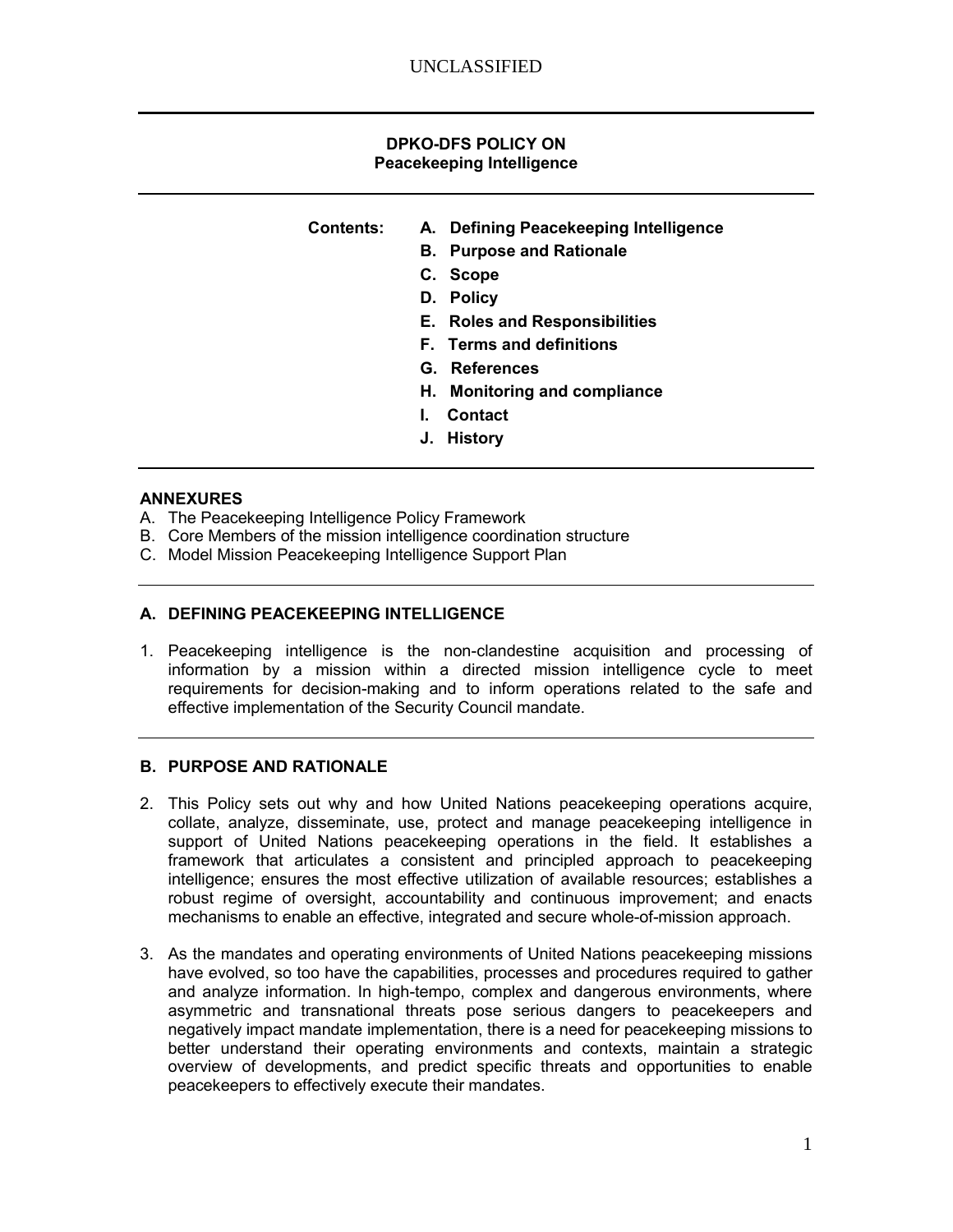- 4. These evolving requirements have led the Security Council, Member States and the Secretariat to give increasing consideration to peacekeeping intelligence as a critical enabler to permit missions to operate safely and effectively. In resolution 1894 of 2009, the Security Council called on the Secretariat to give "priority in decisions about the use of available capacity and resources, including information and intelligence resources, in the implementation of mandates" for the protection of civilians. The Council has since highlighted the need for intelligence capacities for MINUSMA in light of its complex security environment, notably in resolution 2295 of 2016.
- 5. The Special Committee on Peacekeeping Operations (C-34) has also recognized the importance of enhancing information gathering and analysis. In its 2017 report (A/71/19), the Special Committee "recognizes that some peacekeeping missions have been deployed in fragile political and security environments with asymmetrical and complex threats. In this context, the Special Committee recalls […] its request for the Secretariat to develop a more cohesive and integrated United Nations system for situational awareness…" The Special Committee has highlighted, inter alia, the importance of complementarity with other approaches to safety and security; that peacekeeping intelligence policies and practices must uphold the principles of the UN Charter and of peacekeeping; that respect the sovereignty of host and neighbouring states must be ensured; and that the security and confidentiality of sensitive information must be carefully managed.
- 6. In this context, the fundamental purpose of peacekeeping intelligence in United Nations peacekeeping operations is to enable missions to take decisions on appropriate actions to fulfill mandates effectively and safely. Specifically, peacekeeping intelligence is intended to:
	- 6.1. Support a common operational picture: Up-to-date, accurate peacekeeping intelligence supports the establishment and maintenance of a coherent, real-time, operational understanding of the mission area to support planning and operations.
	- 6.2. Provide early warning of imminent threats: Peacekeeping intelligence contributes to early warning of imminent threat to life, major destruction of property, significant restrictions of movement, etc., in order to enable the mission to act appropriately in accordance with its mandate.
	- 6.3. Identify risks and opportunities: Peacekeeping intelligence can provide mission leadership with an enhanced understanding of shifts in the strategic and operational landscape, and of associated risks and opportunities for mandate implementation, including with respect to the safety and security of UN and associated personnel.

### **C. SCOPE**

7. This Policy describes the overarching principles, processes and parameters to manage the intelligence needs of United Nations peacekeeping operations. Guidance on the tools and activities of individual mission components and the functions of DPKO/DFS Headquarters offices in supporting, coordinating and backstopping mission peacekeeping intelligence systems will be the set forth in subordinate operational policy and standard operating procedures. This Policy shall be read alongside this guidance (see Annex A).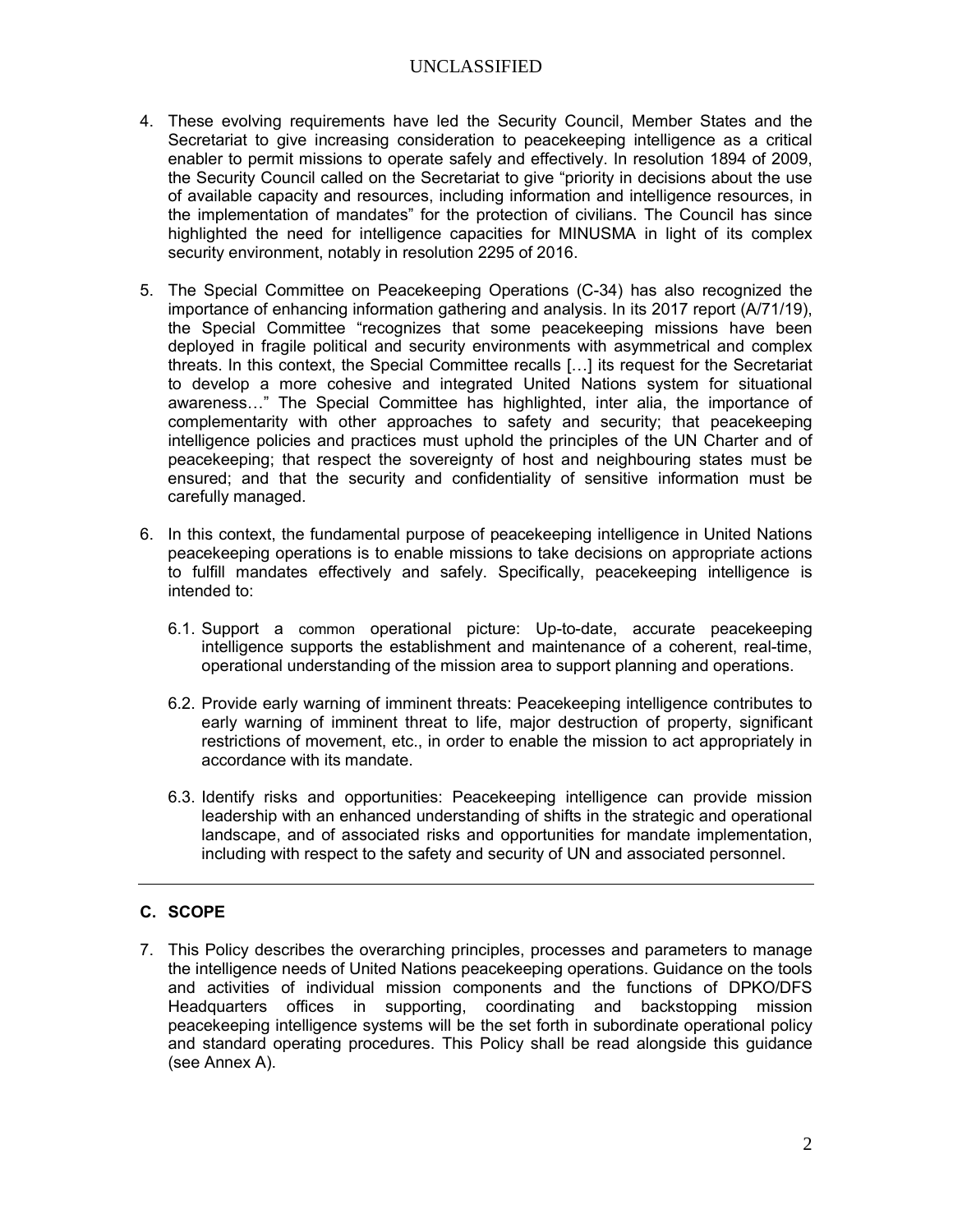- 8. This Policy shall apply in respect to the operations of missions for which the need for peacekeeping intelligence capabilities and processes has been identified. Such a need may be identified by DPKO/DFS Headquarters during the initial planning phase of a mission or in consultation between DPKO/DFS Headquarters and the mission thereafter. Specific needs and requirements will be identified during the mission planning process or during the course of the mission's life cycle based on a number of considerations, including but not limited to the mandate, nature of threats to UN personnel, assets and programmes, nature of threats to civilians and the political and security context in which the mission is deployed. The overarching principles, parameters and boundaries for the management of peacekeeping intelligence described in this Policy shall be mandatory and shall be strictly observed by all personnel handling peacekeeping intelligence.
- 9. This Policy applies only to data, information and products gathered and managed as part of the peacekeeping intelligence cycle, as distinct from other information and reporting. Routine reporting and information sharing is distinct from peacekeeping intelligence even if some peacekeeping intelligence analysis may draw on routine reporting, and even if some routine reporting may include sensitive information. The Policy will not modify or limit standard information management, reporting and sharing practices in line with existing guidance in these areas and will build upon them for the purpose of managing peacekeeping intelligence.

#### **D. POLICY**

#### **10. Principles of Peacekeeping Intelligence**

- **10.1.** This section describes the overarching principles that shall inform all activities of United Nations peacekeeping operations at all stages of the management of peacekeeping intelligence. All subordinate guidance, directives, plan and operations will comply with and apply these principles.
- 10.2. Under rules: All peacekeeping intelligence activities will be undertaken in line with the Security Council mandates of peacekeeping operations, in full compliance with the Charter of the United Nations and consistent with the overall legal framework governing United Nations peacekeeping operations, including all legal and human rights standards and obligations. Peacekeeping intelligence activities must be conducted with full respect for human rights, including in particular the rights to privacy, freedom of expression, peaceful assembly and association. Clandestine activities, defined as the acquisition of intelligence conducted in such a way as to assure secrecy or concealment of the activities because they are illicit and/or are inconsistent with the legal framework, principles, policies and mandates of United Nations peacekeeping operations, are outside the boundaries of peacekeeping intelligence and shall not be undertaken by participating mission entities. Regular training and education including standardized pre-deployment training for all personnel involved in all aspects of peacekeeping intelligence as well as regular audit and oversight of the peacekeeping intelligence workflow will reinforce this principle.
- 10.3. Within mandates: The acquisition and management of peacekeeping intelligence by United Nations peacekeeping operations will be conducted exclusively in support of the effective and efficient implementation of missions' mandates, including with respect to the safety and security of United Nations personnel.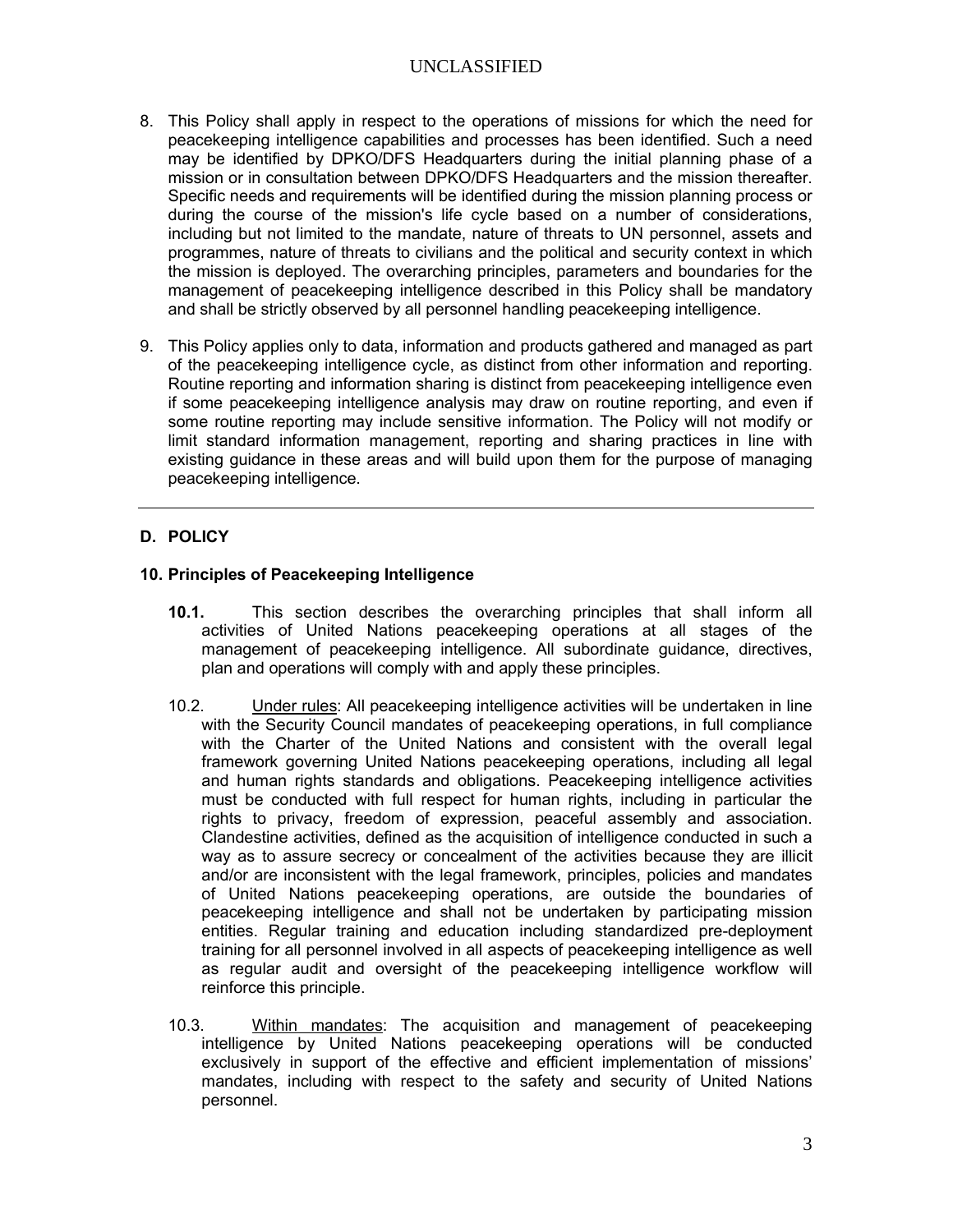- 10.4. Independence: The peacekeeping intelligence activities of peacekeeping operations will be fully autonomous from and independent in all aspects of any national intelligence systems or other operations and will maintain their exclusively international character. Missions may liaise with non-mission entities for the purposes of receiving intelligence and may share specific intelligence with nonmission entities, including host states, provided they do so under conditions and within the parameters described in this document and related guidance.
- 10.5. Accountability, capability and authority: Those that are given the authority to make decisions in regards to peacekeeping intelligence activities must have the proper capabilities to execute these functions, and remain accountable for the effective execution of these responsibilities within their respective chains of command to the Head of Mission and ultimately to the Secretary-General. Within the mission, the Head of Mission is accountable for the functioning of the peacekeeping intelligence system, and is responsible to ensure effective governance, training and practices are in place for personnel engaged with or using peacekeeping intelligence products to ensure compliance with this Policy and associated guidance.
- 10.6. Security and confidentiality: Peacekeeping intelligence shall be stored and shared in a secure manner, ensuring proper access for those who require it for decision-making and operational planning. Based on an assessment of risk, missions will put in place procedural, technological and physical security tools in consultation with DPKO and DFS Headquarters to ensure secure information management and communications within the peacekeeping intelligence system. Confidential peacekeeping intelligence products shall be shared and disseminated on the basis of the "need to know" and "need to share" concepts, which require that peacekeeping intelligence should be disclosed to mission personnel if and only if access to said information is required for them to carry out their official duties. It also requires a written delegation of authority from the originator or staff member who originally applied the classification level. It implies that peacekeeping intelligence is only disclosed to trusted individuals to ensure that it is not widely disseminated, in particular where disclosure is likely to endanger the safety or security of any individual or group, violate rights or invade privacy. In doing so, missions will seek to establish and maintain a high degree of confidence among all of their interlocutors in their ability to appropriately acquire, protect and manage peacekeeping intelligence.

#### **11. Process: The Peacekeeping Intelligence Cycle**

11.1. This section describes the peacekeeping intelligence cycle which is the process by which peacekeeping intelligence is acquired, examined/collated, analyzed and disseminated based on clearly identified Intelligence Requirements. Standards, tools, techniques and procedures for the effective and efficient completion of each stage of the cycle by individual mission components are the subjects of subordinate operational guidance.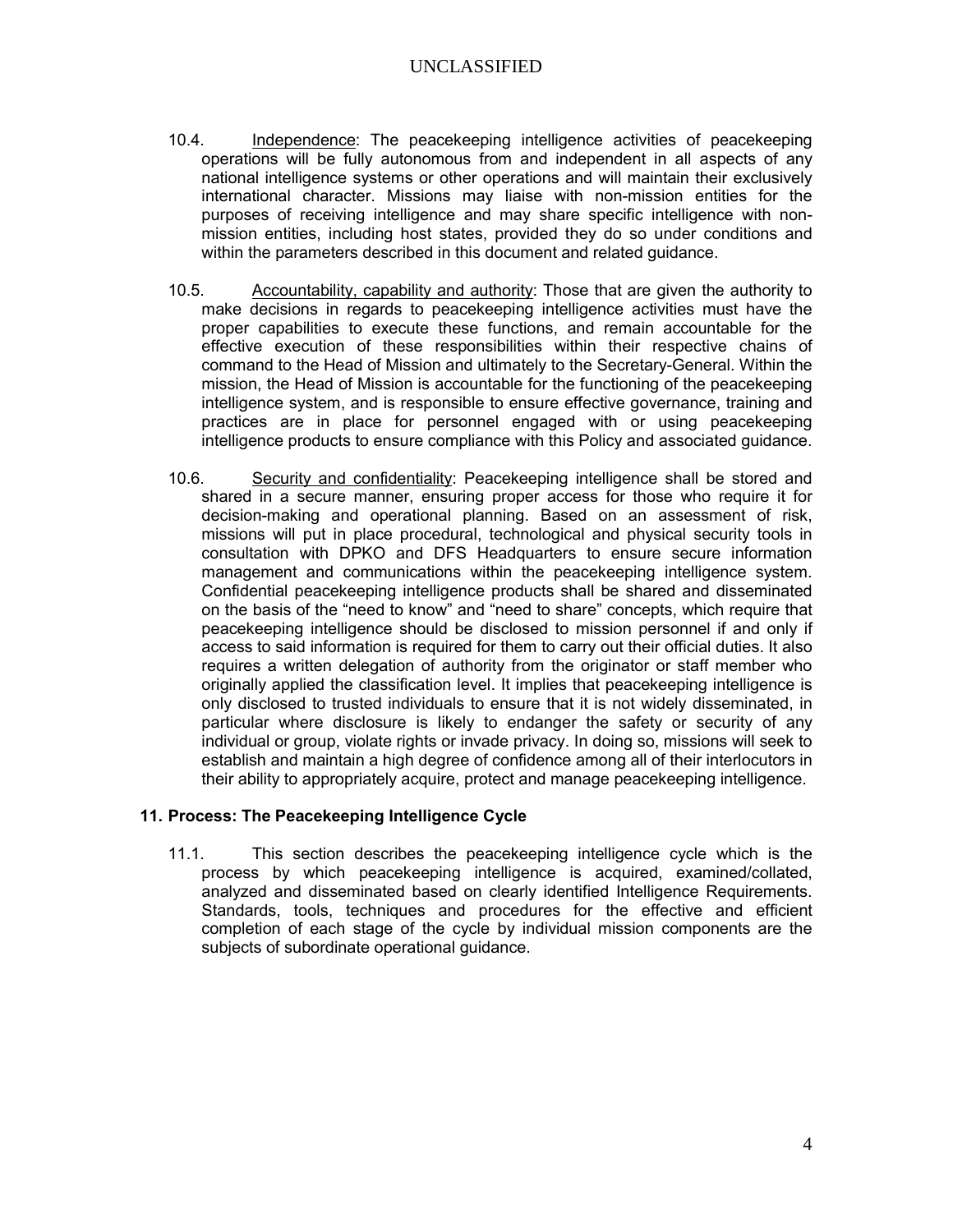

#### Figure 1. The Peacekeeping Intelligence Cycle

- 11.2. Direction, requirements and tasking: Direction refers to the process of identifying questions that need to be answered, specifying outstanding "Information or Intelligence Requirements (IRs)" in relation to those questions, and seeking this information through a variety of means. Direction ensures strong central control of the peacekeeping intelligence cycle, tying the requirements of the Head of Mission and his/her Senior Leadership Team to the management of peacekeeping intelligence. Direction provides the basis for IRs, prioritization of tasks and timeframes shall flow through the peacekeeping intelligence management structures established in the mission. Decisions on intelligence activities shall be taken under the authority and accountability of the Head of Mission or within the delegated authority he or she designates.
- 11.3. Acquisition: Acquisition refers to the process of obtaining data and information to serve as the basis for analysis. Effective acquisition requires direction and planning to ensure resources are used in such a manner as to most effectively meet the IRs. This includes tasking assets according to IRs, ensuring intelligence is reported in a timely manner, tasking assets within their capabilities, and putting in place mechanisms to ensure corroboration and/or verification of information and data as appropriate. The parameters for the effective, responsible and ethical acquisition of peacekeeping intelligence shall be described in the mission's Peacekeeping Intelligence Support Plan (see Section 11.7 and Annex C). In addition to being compliant with this and other United Nations policy and guidance, the latter will describe acceptable and unacceptable tools, techniques and procedures of peacekeeping intelligence acquisition by the mission, applicable legal obligations, and considerations that shall be undertaken when acquiring intelligence, based on the assets available to the mission and in line with operational guidance subordinate to this Policy.
- 11.4. In addition to the acquisition of peacekeeping intelligence through the tasking of mission acquisition assets, missions may receive intelligence voluntarily provided by Member States as well as other non-mission entities and shall establish mechanisms to facilitate the secure receipt and handling of such products. In liaising with external parties for the acquisition of intelligence, mission personnel shall fully observe and shall act in consistence with the mission's mandate and all principles,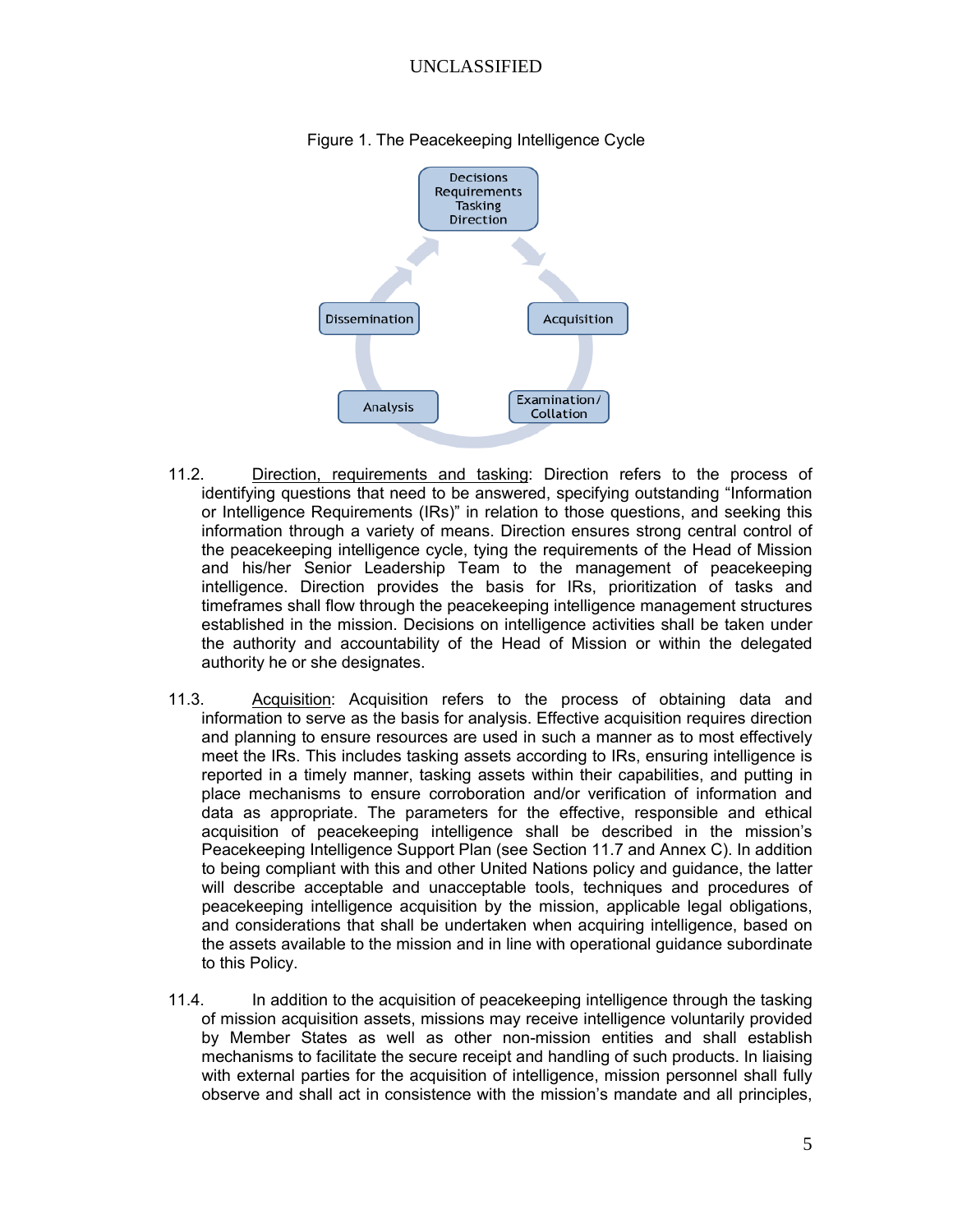rules and obligations of the Organization, including in regard to the promotion and protection of international human rights laws and norms. Liaison with non-mission entities for the purposes of sharing intelligence may also be governed by written arrangements agreed between the United Nations and such parties, within these broader parameters.

- 11.5. Examination, evaluation and collation: Data acquired by missions shall be recorded and stored in a manner that permits convenient comparison, evaluation, assessment, retrieval, analysis and reporting. Participating mission entities shall make use of standardized tools for the collation of data, including common databases, taxonomies and planned indexing and menus. DPKO and DFS will design and promulgate, in consultation with missions, common and, where necessary, specialized tools, which shall be supported by training.
- 11.6. Analysis: Analysis refers to the methodical breaking down of information into its component parts; examination of each to find interrelationships; and application of reasoning to determine the meaning of the parts and the whole. Through the retrieval of collated information acquired through the tasking assets, peacekeeping intelligence analysts shall apply processes of reasoning, integration and interpretation using both qualitative and quantitative methodologies. Peacekeeping intelligence analysis shall be a whole-of-mission process that makes full use of all resources available to the mission according to the comparative advantages, including expertise in the local situation, languages and cultures; military and police intelligence analysis capabilities; and security threat information analysis techniques.
- [1](#page-0-0)1.7. Dissemination: Dissemination<sup>1</sup> is the process of conveying peacekeeping intelligence to mission decision-makers and other relevant mission personnel. Peacekeeping intelligence products developed as part of the peacekeeping intelligence cycle may be disseminated directly by individual participating mission entities to their respective managers (see Annex B), or jointly through the mission intelligence coordination structure . The delegation of authority to disseminate peacekeeping intelligence products shall be clearly identified as part of the mission's Peacekeeping Intelligence Support Plan and/or internal guidance for participating mission entities. The dissemination of peacekeeping intelligence products shall be done in compliance with the "need to know/need to share" concepts as well as the below organizational requirements for information classification, security, handling, ownership and sharing.

#### **12. Information classification, security, handling and sharing**

12.1. This section applies United Nations Policy on information sensitivity, security, handling and sharing to the management of peacekeeping intelligence by missions. It identifies practices, authorities and control mechanisms that shall be put in place to permit timely and consistent sharing of intelligence. The effective classification, securing and handling of peacekeeping intelligence should protect the safety and security of sources, minimize the risk of unauthorized dissemination or disclosure, protect the Organization's interests and meet its obligations under international law when sharing peacekeeping intelligence products.

 $\overline{a}$  $1$  Also referred to as "distribution" in some UN and DPKO/DFS information management guidance.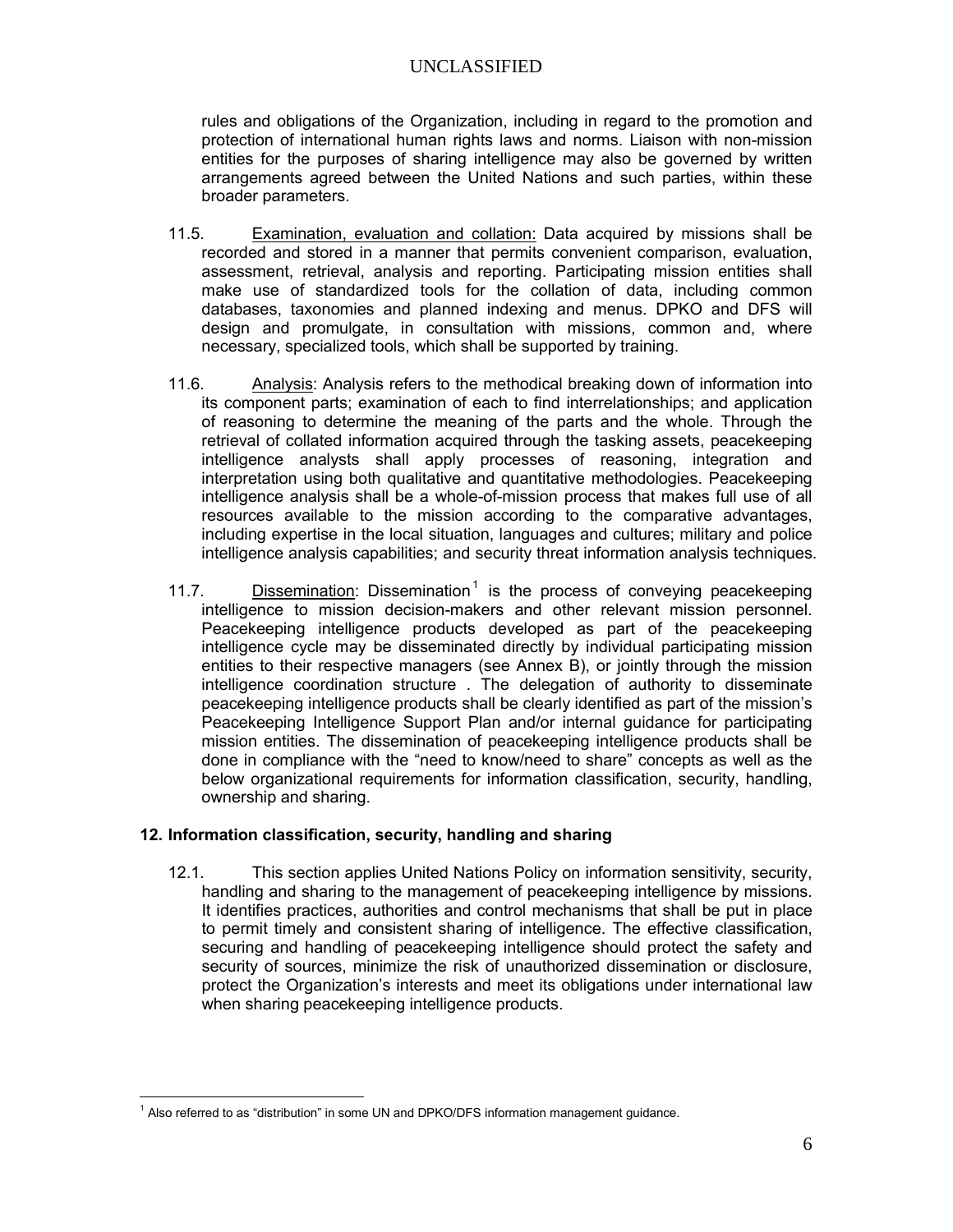#### 12.2. Information classification and security

- 12.2.1. Data and information acquired, stored and shared as part of the peacekeeping intelligence cycle is considered the property of the Organization and is to be handled in strict compliance with the Secretary General's Bulletin on Information Sensitivity, Classification and Handling (ST/SGB/2007/6) and any subsequent relevant guidance. This includes the labeling of sensitive information as "confidential," "strictly confidential" and "unclassified" by the originator of the information under the supervision of his/her chain of command/management. This includes the classification of information the disclosure of which is likely to endanger the safety or security of any individual or group, violate rights or invade privacy. It should be noted, however, that the default approach towards the dissemination of information within missions, including peacekeeping intelligence products, should allow for sharing of information within the mission; information should be classified on an exceptional basis and only as required according to the criteria in ST/SGB/2007/6.
- 12.2.2. The Head of Mission or Heads of Components may, in consultation with DPKO/DFS Headquarters and Member States contributing units to the mission if relevant, identify additional measures to execute their responsibilities with respect to the mission's peacekeeping intelligence cycle to ensure the security, confidentiality and traceability of peacekeeping intelligence based on a missionspecific analysis of information security risks and vulnerabilities. These may include but are not limited to the use of dedicated, closed information management systems and physical security measures required to protect systems (e.g. access control, protection measures for cables, computers, servers); encrypted communications tools; customization of computing equipment to protect against the unauthorized duplication or transfer of information; the establishment of compartmented office areas with limited access control mechanisms; and mandated training requirements for all technical officers involved in maintaining the technologies supporting the intelligence system.
- 12.2.3. Where additional information security measures are put in place, they shall be accompanied by the necessary guidance, expertise, resources and training required to effectively execute the measures, including clear roles and responsibilities and explicit rules on the gravity of unauthorized sharing of peacekeeping intelligence within the peacekeeping conduct and discipline framework, as well as a regime for ensuring accountability for misconduct.

#### 12.3. Peacekeeping intelligence handling, sharing and use

12.3.1. Peacekeeping intelligence shall be handled, stored and shared according to the rules, regulations, policies and procedures of the United Nations and subordinate guidance, and used exclusively as described in this document. Where uniformed units make up part of the mission's peacekeeping intelligence system (for example, military Intelligence Surveillance and Reconnaissance Units), all information acquired by these units and their contingents shall be handled accordingly. Where relevant, the United Nations shall enter into agreements with Troop and Police Contributing Countries specifying information handling procedures for data gathered by sensors to uphold this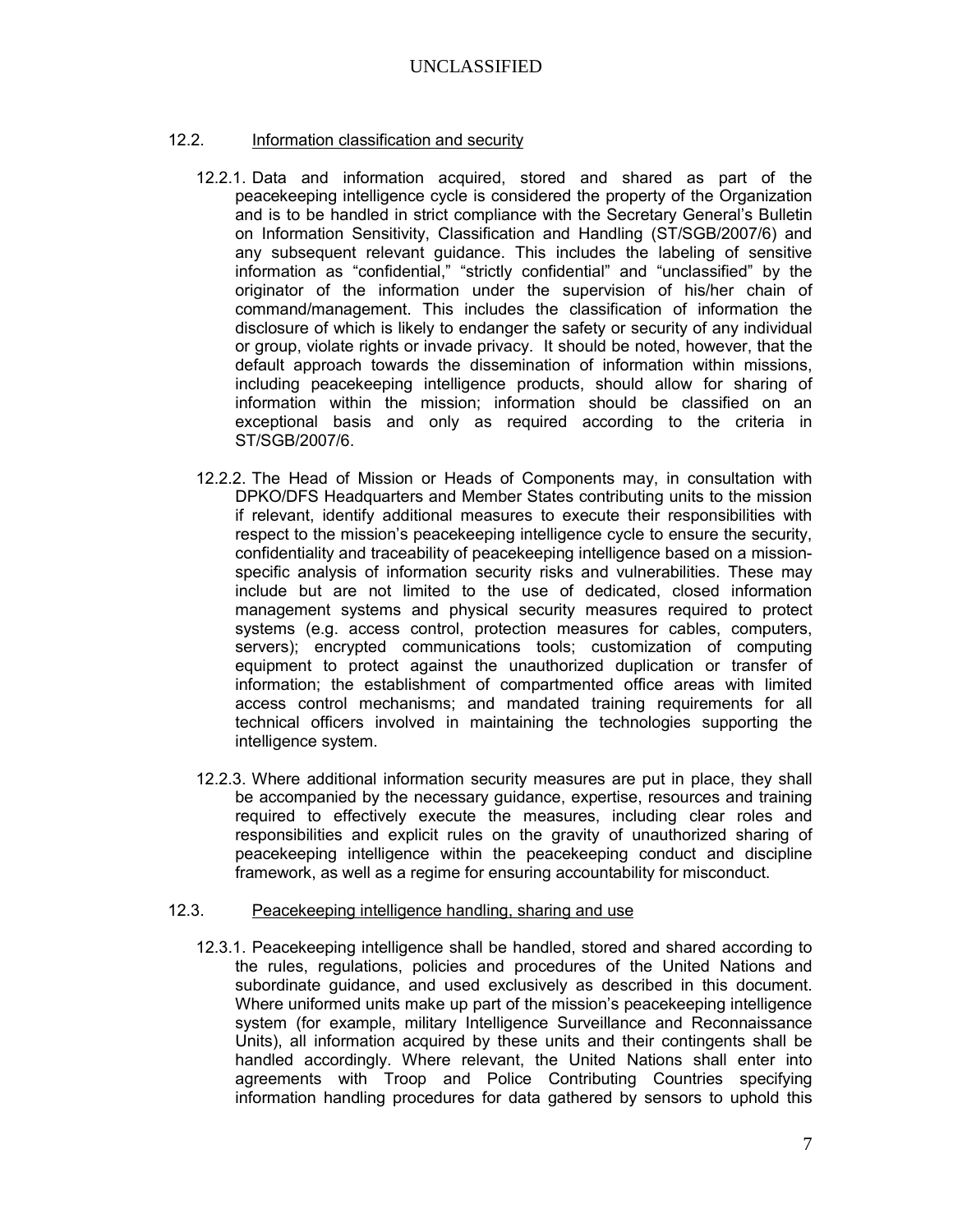principle. Similarly, all information acquisition assets acquired by the United Nations through contracts with commercial vendors shall be covered by provisions clearly identifying all data gathered by these tools as the exclusive property of the United Nations and dictating the terms by which this data may be stored, managed and shared. Standards for these agreements shall be contained in subordinate Standard Operating Procedures.

- 12.3.2. The dissemination of confidential peacekeeping intelligence products within peacekeeping missions shall be guided by 1) the concepts of "need to know/need to share" to minimize the unauthorized disclosure of confidential intelligence, and 2) an assessment of the risks associated with the disclosure of the information. Managing access and distribution is outlined in the DPKO-DFS Standard Operating Procedure on Access to Information, which shall be utilized in the implementation of peacekeeping intelligence dissemination processes. The above notwithstanding, any information from the peacekeeping intelligence cycle that could have an impact on the safety and security of UN personnel (both Mission and other UN entities operating within the Mission area) must be shared with the senior-most UNDSS representative present (or his/her designated representative).
- 12.3.3. To ensure the secure storage and handling of intelligence, missions shall establish two mechanisms: 1) a registry to systematically record the receipt and dissemination of confidential peacekeeping intelligence products; and, 2) an access matrix to record and guide the dissemination of confidential intelligence materials that shall be available for review by oversight mechanisms.
- 12.4. Peacekeeping intelligence sharing with non-mission and non-United Nations entities
	- 12.4.1. The decision to share peacekeeping intelligence with non-mission (e.g. members of the United Nations Country Team) and/or non-United Nations entities (e.g. the Host State) rests with the Head of Mission, as the delegated official by the Secretary-General, in consultation with UN Headquarters as required. Should the Head of Mission elect to further delegate decision-making authority over peacekeeping intelligence sharing to subordinate personnel, this delegation shall be documented and accompanied by guidance on principles and parameters for peacekeeping intelligence sharing with partners.
	- 12.4.2. In accordance with the UN Policy on the Framework of Accountability for the United Nations Security Management System, arrangements for the sharing of intelligence with other UN entities shall include cases in which peacekeeping intelligence relates to the safety and security of United Nations and associated personnel, premises and assets and is therefore relevant to the broader United Nations system operating within the mission area. Such intelligence shall be passed to the senior-most UNDSS representative (or his/her designated representative) and the Designated Official for security. These arrangements shall be included in the Mission Intelligence Support Plan.
	- 12.4.3. Missions may share peacekeeping intelligence with non-mission, non-United Nations entities, such as host state security forces or parallel security operations insofar as doing so falls within the mission's mandate and is consistent with applicable rules, regulations, policies and procedures of the United Nations. When shared with such entities, products shall be accompanied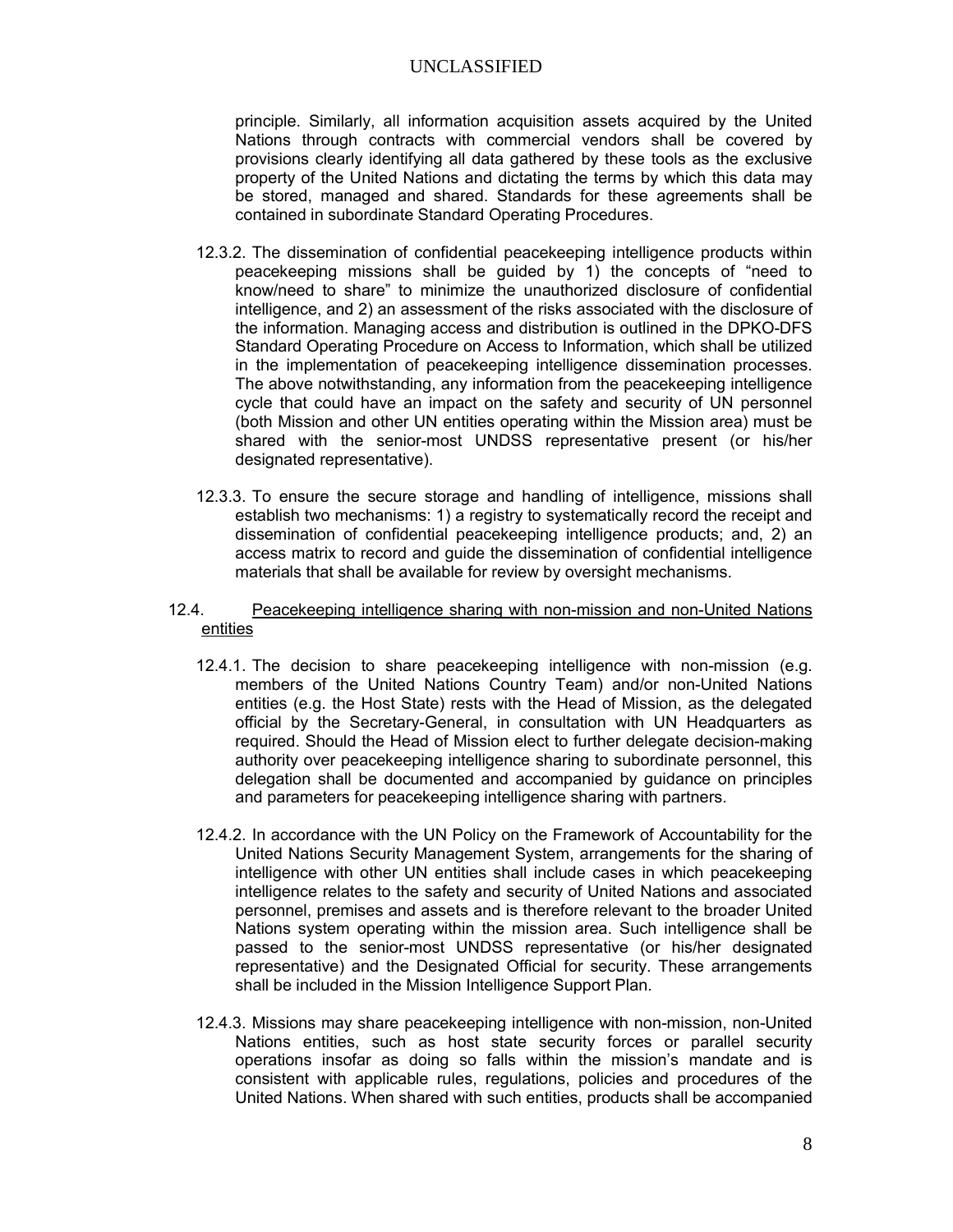by written arrangements ensuring originator control over any subsequent use or application. All instances of peacekeeping intelligence sharing must be registered centrally by authorized and trained personnel, documented and justified in terms of the mandate, and approved by the Head of Mission or the delegated authority. Arrangements for decision-making and record keeping on the sharing of intelligence shall be detailed in the mission's Intelligence Support Plan.

12.4.4. All decisions to share intelligence products with non-mission entities shall be taken based on the rules, regulations and policies of the United Nations. Where peacekeeping intelligence may be shared, either directly or indirectly, with non-United Nations security forces, the Human Rights Due Diligence Policy on United Nations Support to Non-United Nations Security Forces (HRDDP) applies. Mechanisms, structure and processes required to ensure compliance are included in the HRDDP. Where technical arrangements exist for the ongoing sharing of sensitive information between the mission and non-United Nations security forces, a general and preliminary risk assessment may be conducted but shall be regularly reviewed and decisions to share peacekeeping intelligence shall be taken on a case by case basis. The sharing of peacekeeping intelligence products with third parties that could raise issues in terms of the Mission's mandate, the UN Charter, UN rules and regulations, and any bilateral arrangements or agreements with non-UN parties may be submitted to the guidance of the Mission's Senior Legal Advisor for advice. Further advice may in addition be sought from UNHQ, including the Office of Legal Affairs.

#### 12.5. Information retention and disposal

12.5.1. All peacekeeping intelligence products are assumed to be of permanent historical value and shall be retained for Organizational memory. Intelligence planning, programmatic designs, distributions lists and products shall be retained and transferred to the UN Archives on a biannual basis or at end of mission. Information retention and disposal should be in line with ST/SGB/2007/5 on Record-keeping and the Management of United Nations Archives, the DPKO-DFS Policy on Records Management and the Peacekeeping Records Retention Schedule.

#### 13. **Peacekeeping intelligence cycle management tools**

- 13.1. This section sets out the key mechanisms that shall be used for the management of peacekeeping intelligence in missions. Because requirements and capacities for the management of peacekeeping intelligence differ significantly across mission settings, the structures, leadership and tools required for the operationalization of this Policy may likewise differ. As such, the application of these tools to mission peacekeeping intelligence systems shall be appropriately calibrated to the specific conditions of the mission.
- 13.2. Mission intelligence coordination structure: In addition to participating mission entities responsible for peacekeeping intelligence acquisition, collation and analysis, missions shall establish a mission intelligence coordination structure to direct and oversee the peacekeeping intelligence cycle within the mission. The structure is composed of the participating mission entities responsible for the acquisition, collation, analysis and dissemination of information with the role of meeting the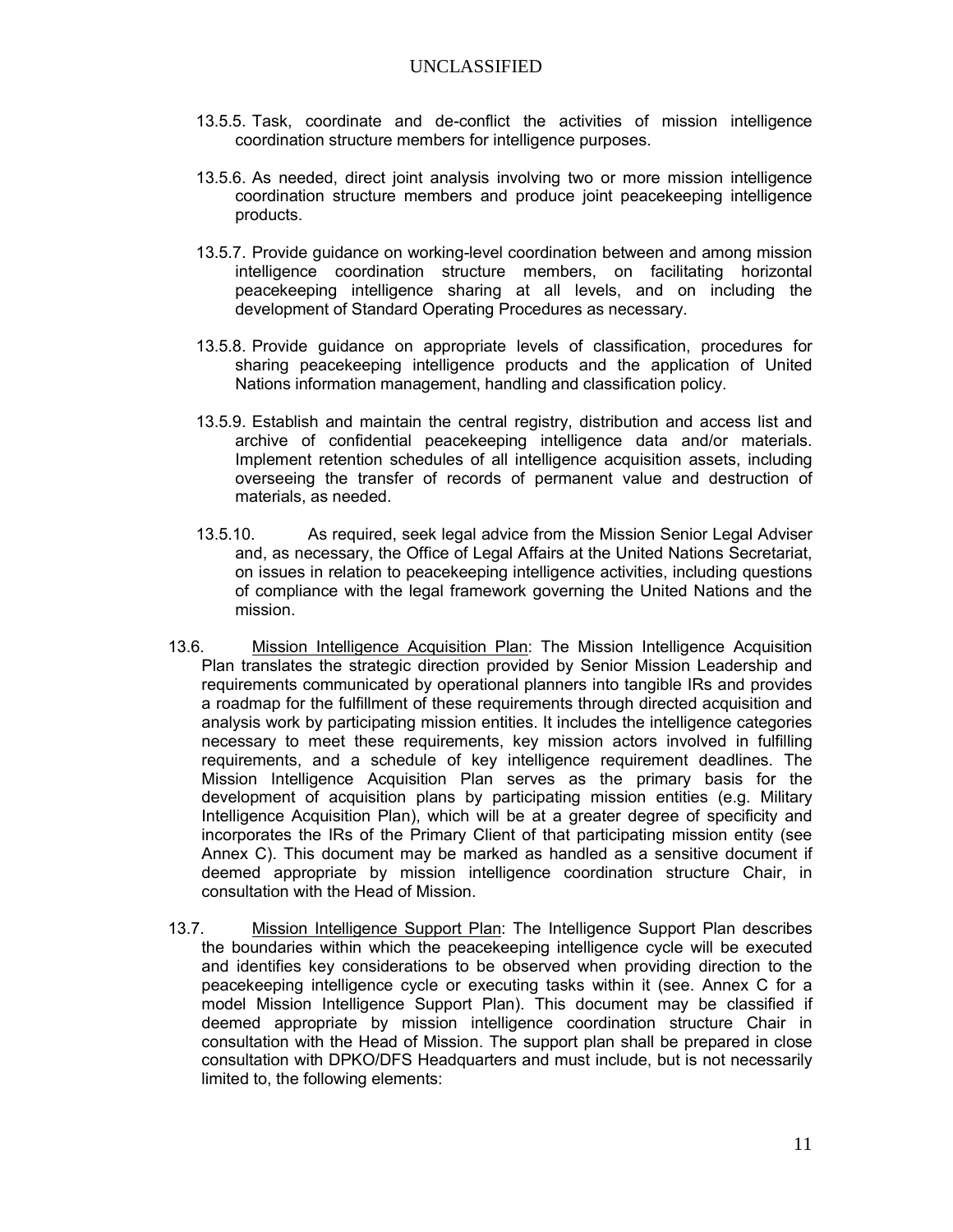rules and obligations of the Organization, including in regard to the promotion and protection of international human rights laws and norms. Liaison with non-mission entities for the purposes of sharing intelligence may also be governed by written arrangements agreed between the United Nations and such parties, within these broader parameters.

- $11.5.$ Examination, evaluation and collation: Data acquired by missions shall be recorded and stored in a manner that permits convenient comparison, evaluation, assessment, retrieval, analysis and reporting. Participating mission entities shall make use of standardized tools for the collation of data, including common databases, taxonomies and planned indexing and menus. DPKO and DFS will design and promulgate, in consultation with missions, common and, where necessary, specialized tools, which shall be supported by training.
- $11.6.$ Analysis: Analysis refers to the methodical breaking down of information into its component parts; examination of each to find interrelationships; and application of reasoning to determine the meaning of the parts and the whole. Through the retrieval of collated information acquired through the tasking assets, peacekeeping intelligence analysts shall apply processes of reasoning, integration and interpretation using both qualitative and quantitative methodologies. Peacekeeping intelligence analysis shall be a whole-of-mission process that makes full use of all resources available to the mission according to the comparative advantages, including expertise in the local situation, languages and cultures; military and police intelligence analysis capabilities; and security threat information analysis techniques.
- Dissemination: Dissemination<sup>1</sup> is the process of conveying peacekeeping  $11.7.$ intelligence to mission decision-makers and other relevant mission personnel. Peacekeeping intelligence products developed as part of the peacekeeping intelligence cycle may be disseminated directly by individual participating mission entities to their respective managers (see Annex B), or jointly through the mission intelligence coordination structure. The delegation of authority to disseminate peacekeeping intelligence products shall be clearly identified as part of the mission's Peacekeeping Intelligence Support Plan and/or internal guidance for participating mission entities. The dissemination of peacekeeping intelligence products shall be done in compliance with the "need to know/need to share" concepts as well as the below organizational requirements for information classification, security, handling, ownership and sharing.

#### 12. Information classification, security, handling and sharing

 $12.1.$ This section applies United Nations Policy on information sensitivity, security, handling and sharing to the management of peacekeeping intelligence by missions. It identifies practices, authorities and control mechanisms that shall be put in place to permit timely and consistent sharing of intelligence. The effective classification, securing and handling of peacekeeping intelligence should protect the safety and security of sources, minimize the risk of unauthorized dissemination or disclosure, protect the Organization's interests and meet its obligations under international law when sharing peacekeeping intelligence products.

 $1$  Also referred to as "distribution" in some UN and DPKO/DFS information management quidance.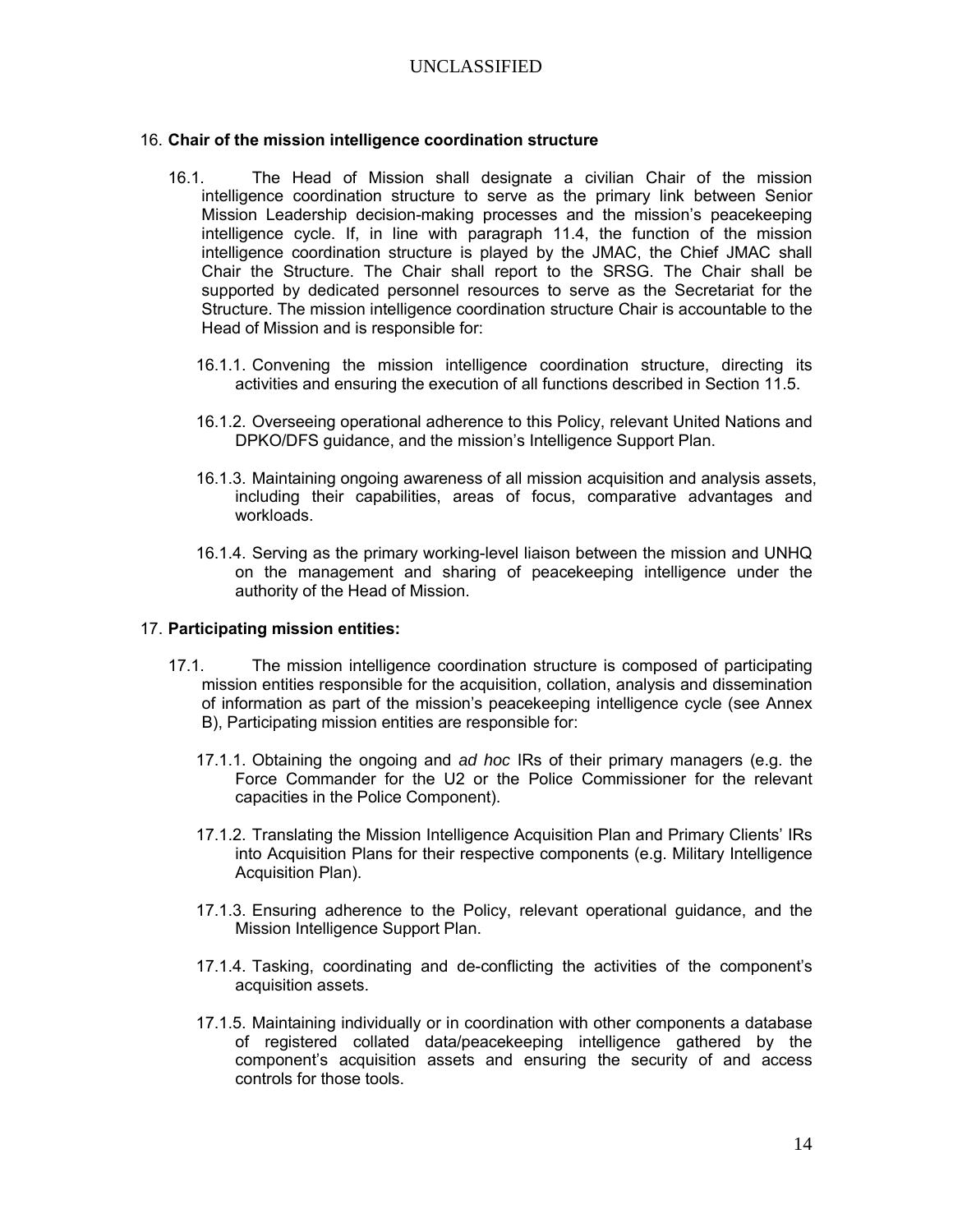#### **F. TERMS AND DEFINITIONS**

- 18. Acquisition asset: An acquisition asset is any resource that is tasked as part of a peacekeeping intelligence acquisition plan by a participating mission entity or in support of a participating mission entity to gather data or information required to meet the Intelligence Requirements. This may include systems that employ technological assets such as aerial sensors, capacities involving specific expertise such as forensic analysis, or human intelligence.
- 19. Data: Factual elements or discrete pieces of information in their most atomized form, regardless of file format or structure.
- 20. Information: Any knowledge that can be communicated or any documentary material regardless of its physical form or characteristics that is owned by, produced by or for, or is under the control of the United Nations. "Control" means the authority of the department, office or mission that originates information, or its successor in function, to regulate access to the information.
- 21. Mission peacekeeping intelligence system: The structures, tools, and activities which together make the mission peacekeeping intelligence cycle work. These include the coordination mechanisms responsible for directing the cycle; the participating mission entities and their respective acquisition assets; the policies and plans governing the mission's peacekeeping intelligence activities; and the information management and communications infrastructure for handling data and information managed as part of the cycle.
- 22. Non-mission entities: Any actor that is not part of the mission structure. This could include members of the United Nations Country Team, Member States, civil society organizations, etc. For the purposes of this policy, UNDSS shall be considered a mission entity because of its mandate responsibility to oversee the security of a mission where applicable.
- 23. Peacekeeping intelligence: See Section A, paragraph 1.
- 24. Peacekeeping intelligence cycle: The process used to determine and satisfy peacekeeping intelligence requirements to support senior mission leadership decisionmaking.
- 25. Peacekeeping intelligence data: Information treated at any stage of the peacekeeping intelligence cycle may be referred to as peacekeeping intelligence data. This ranges from raw data gathered by acquisition assets, to information stored in mission databases, to peacekeeping intelligence products produced by participating mission entities.
- 26. Peacekeeping Intelligence Framework: The normative and operational guidance which collectively govern the peacekeeping intelligence activities of peacekeeping operations. The Framework includes this Policy and subordinate UNHQ and mission guidance to operationalize it.
- 27. Peacekeeping intelligence product: A peacekeeping intelligence product is a result of the analysis stage of the peacekeeping intelligence cycle where information is processed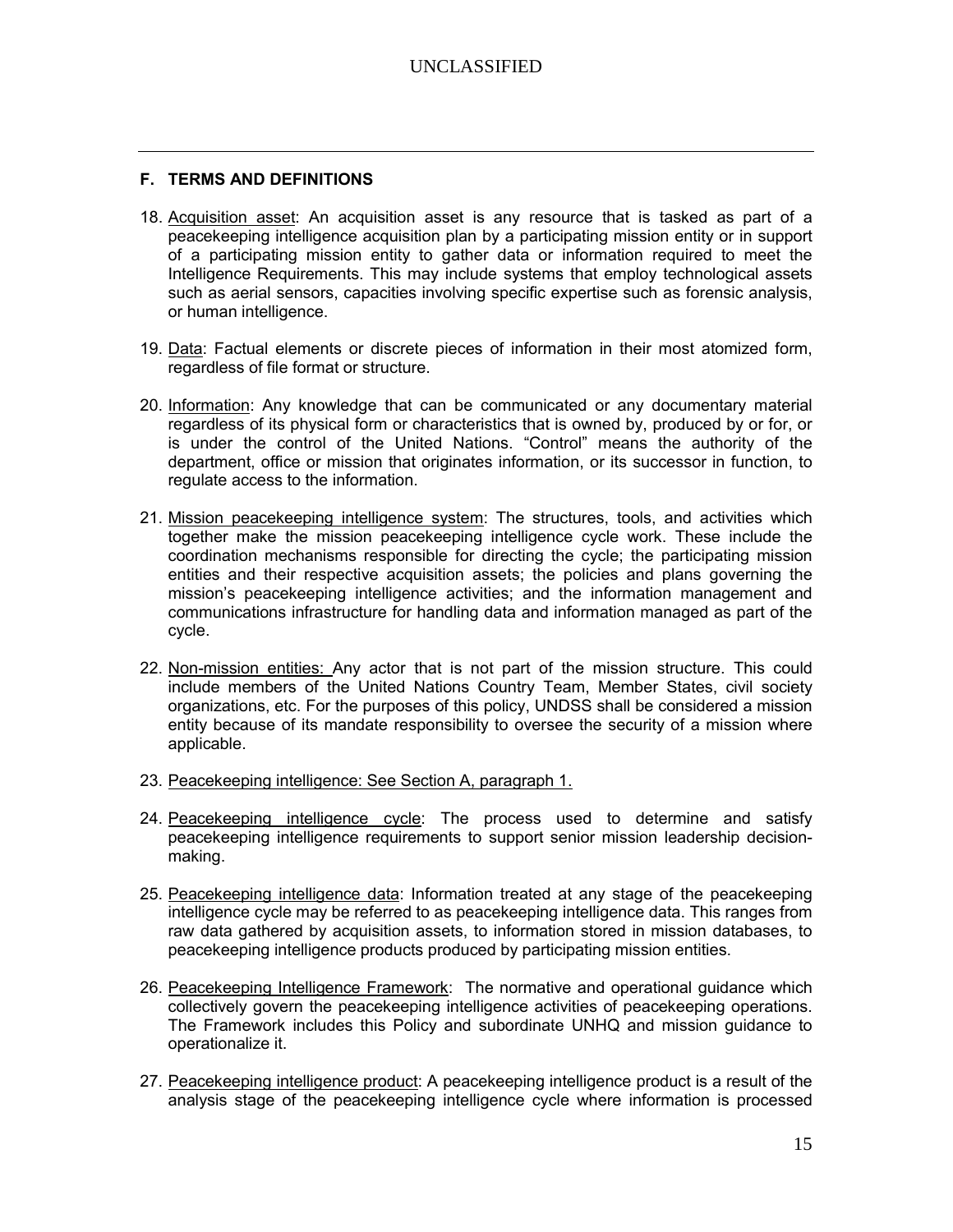and conclusions drawn. Peacekeeping intelligence products may take many forms such as written assessments, oral and visual briefings, data analysis, or even informal oral reports. Confidential peacekeeping intelligence products are disseminated to clients of the peacekeeping intelligence cycle on the basis of the "need to know/share" principle.

- 28. Participating mission entities: Elements of the mission that perform activities as part of the peacekeeping intelligence cycle. In general, these entities form the membership of the mission intelligence coordination structure. Other mission or non-mission entities are not covered by the peacekeeping intelligence cycle. However, this Policy identifies bridging points where threat reporting, trend analysis, and information sharing by nonintelligence entities may inform the peacekeeping intelligence cycle.
- 29. Protection of peacekeeping intelligence: Efforts to identify and implement measures to protect peacekeeping intelligence from risks to the effectiveness, continuity, confidentiality and operational security of the mission's peacekeeping intelligence cycle and information within it.

#### **G. REFERENCES**

#### **General Assembly and Security Council References**

Report of the Special Committee on Peacekeeping Operations, 2017 Substantive Section (A/71/19)

Report of the Special Committee on Peacekeeping Operations, 2016 Substantive Section (A/70/19)

Security Council Resolution 2295, 2016

Security Council Resolution 1894, 2009

#### **Normative or Superior References**

Human Rights Due Diligence Policy on United Nations Support to Non-United Nations Security Forces (A/67/775–S/2013/110)

Secretary-General's Bulletin ST/SGB/2007/6 on Information sensitivity, classification and handling (2007)

Secretary-General's Bulletin ST/SGB/2007/5 on Record-keeping and the Management of United Nations Archives (2007)

Secretary-General's Bulletin ST/SGB/2004/15 on Use of Information and Communications Technology Resources and Data (2004)

DPKO/DFS Policy on Records Management (2016.19)

DPKO/DFS on Information Labelling, Filling and Clean Up (SOP 2016.20)

DPKO/DFS on Access and Declassification of Archives and Non-current Records (SOP 2006.3 (Amend.2)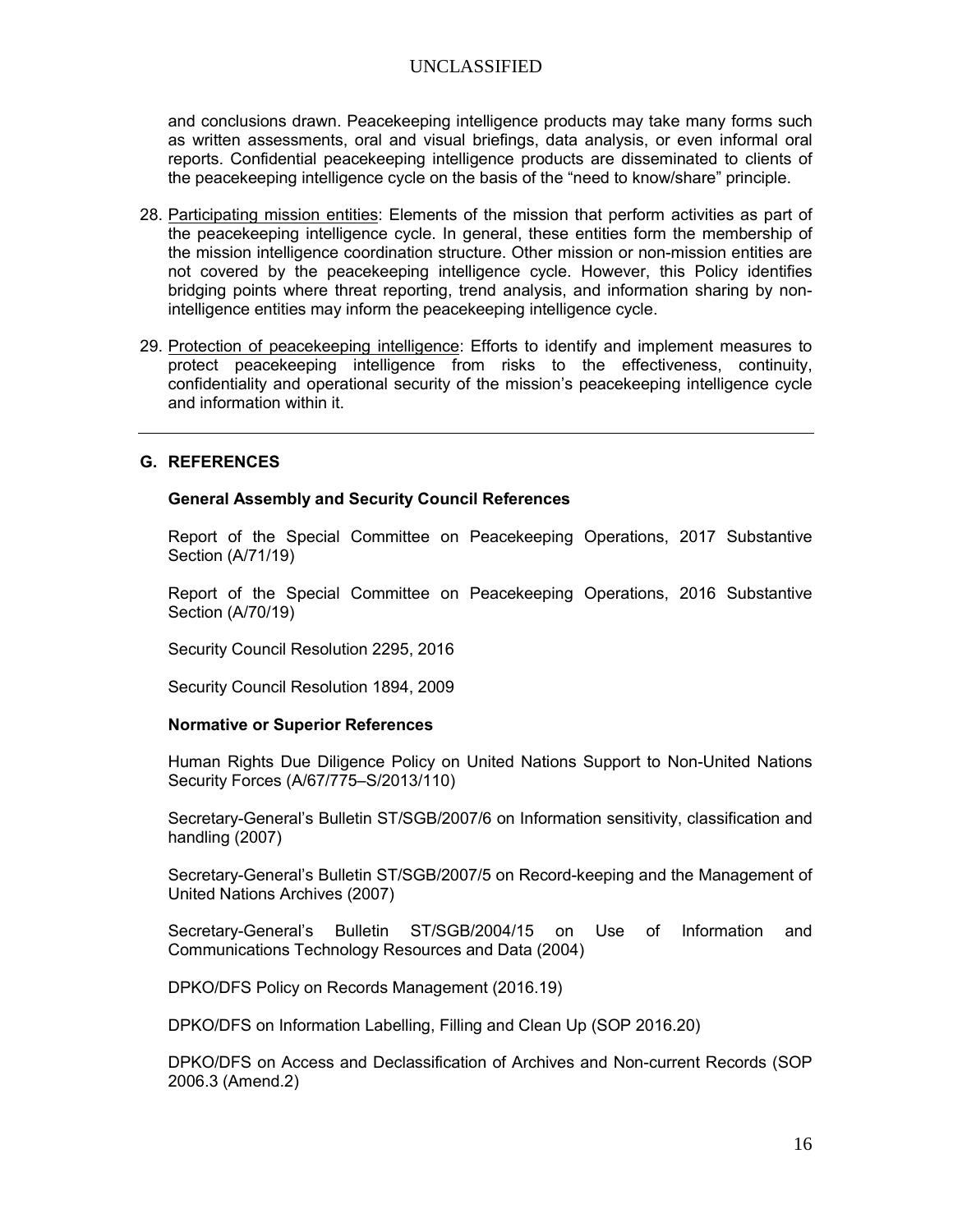#### **Related Policies**

Guidelines on Police Operations in United Nations Peacekeeping Operations and Special Political Missions (2016)

Policy and Guidelines on Joint Mission Analysis Centres (2015)

Policy and Standard Operating Procedure on Joint Operations Centres (2014)

SOP on Integrated Reporting from DPKO-Led Field Missions to UNHQ (2012)

Standard Operating Procedure on Access to Information (2010)

Policy and Standard Operating Procedure on Monitoring and Surveillance Technology in Field Missions (2010)

Information Sensitivity Toolkit (2010)

Policy on Authority, Command and Control in United Nations Peacekeeping Operations  $(2008)$ 

#### H. MONITORING AND COMPLIANCE

30. Within missions, the Head of Mission is accountable for the mission's compliance with this Policy and shall establish mechanisms or processes to enable effective monitoring of compliance. All mission personnel participating in the peacekeeping intelligence system are accountable through their chains of management/command for compliance with the policy.

#### **CONTACT** L.

31. Policy Planning Team, Policy and Best Practices Service, Policy Evaluation and Training Division, DPKO/DFS

#### J. HISTORY

32. This is the first iteration of this Policy

#### **APPROVAL SIGNATURE:**

**DATE OF APPROVAL:** 

 $7.05.17$ 

**APPROVAL SIGNATURE:** 

**DATE OF APPROVAL:**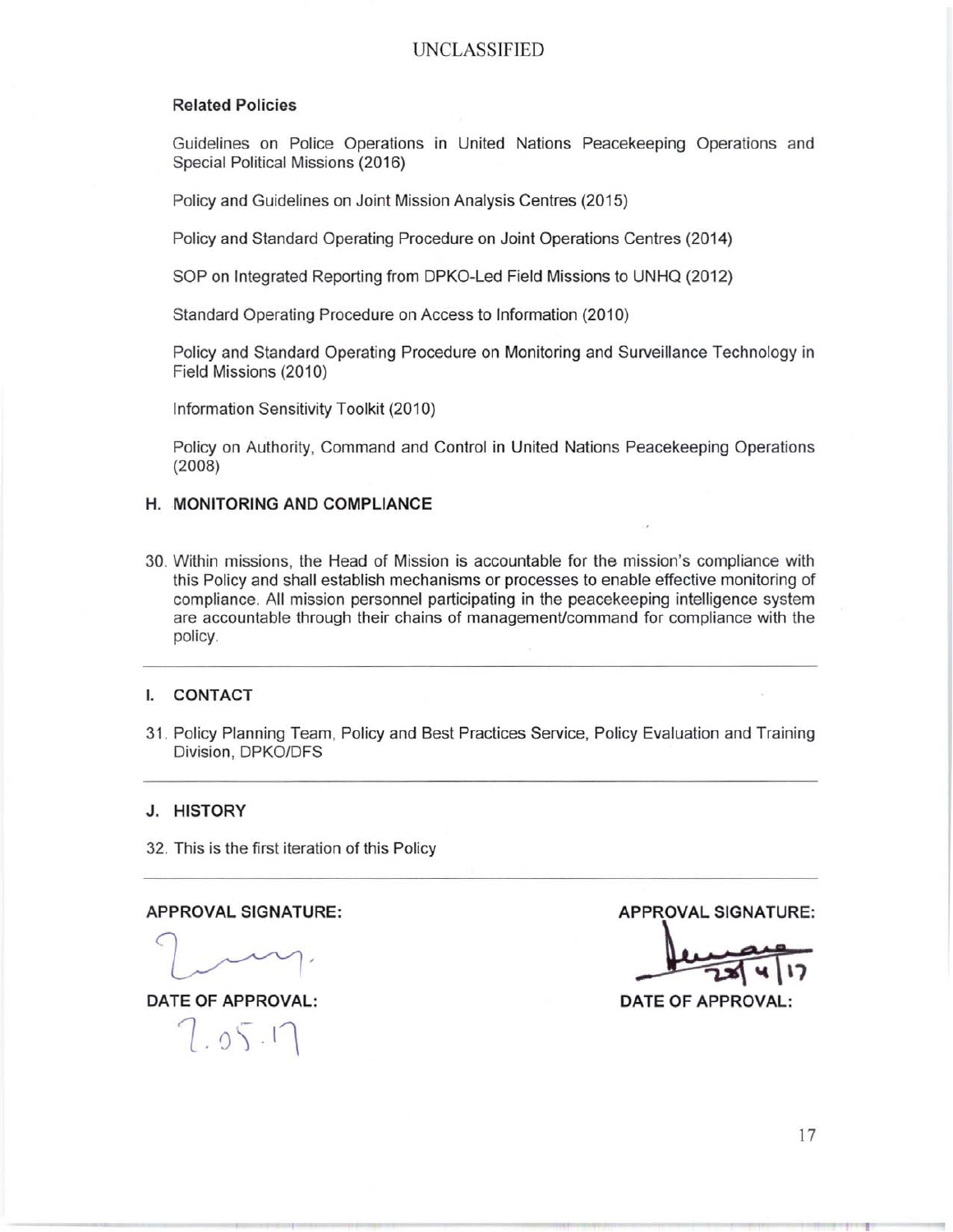**ANNEX A The Peacekeeping Intelligence Policy Framework**

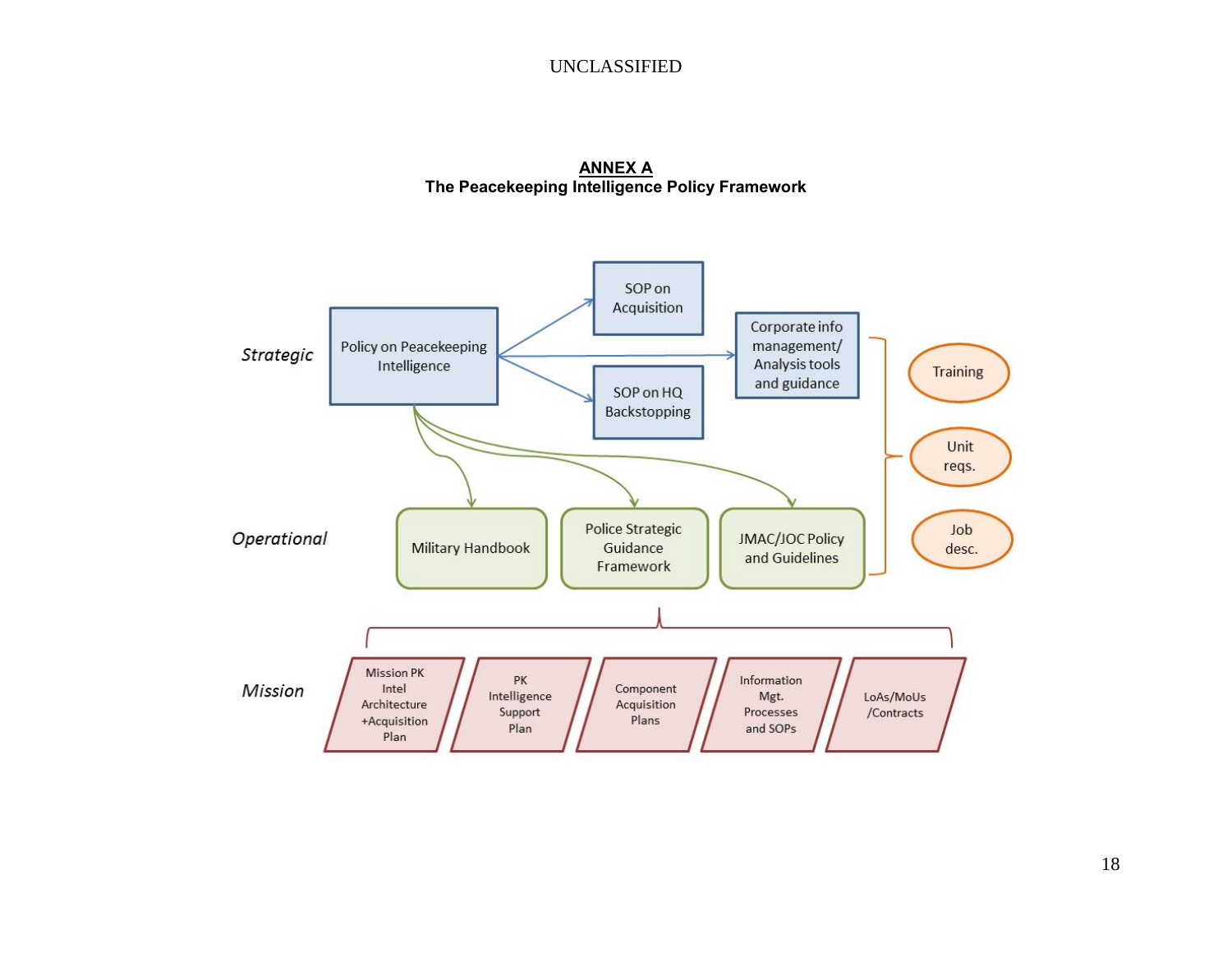**ANNEX B Core Members of the Mission Intelligence Coordination Structure**

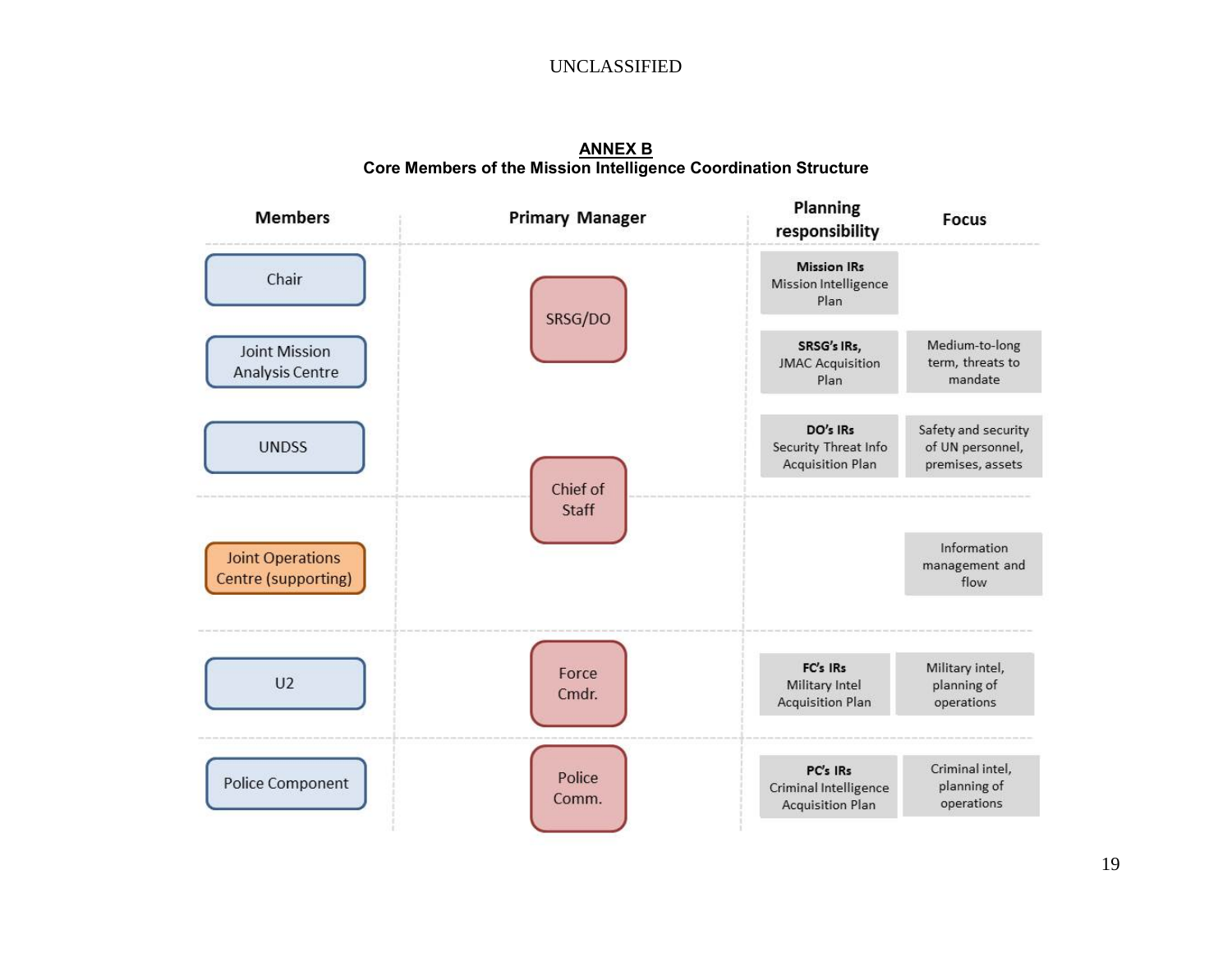#### **ANNEX C Model Mission Peacekeeping Intelligence Support Plan**

#### **Background**

1. The background details the circumstances leading to the development of the Mission Intelligence Support Plan (ISP) and provides some basic detail of the concept of operations it is supporting. It is usually restricted to one or two paragraphs.

#### **Aim**

2. The aim of the ISP is to describe the intelligence system supporting the mission and identify responsibilities for strategic, operational and tactical intelligence assets that may be assigned to, or provide support to, the mission.

#### **MISSION**

3. Describes the objectives of the mission's intelligence system, derived from the mission's mandate, concept of operations and other planning documents.

#### **EXECUTION**

#### **Area of Intelligence Interest**

4. Details the area of intelligence interest.

#### **Intelligence support concept**

- 5. Lists the critical facts and assumptions that form the foundations of the ISP.
- 6. Any other relevant information as required.

#### **Intelligence system structure**

7. Provides detail on the intelligence support structure and functions at the tactical, operational and strategic levels.

8. Includes the structure and makeup of the mission intelligence coordination structure.

9. Includes a line diagram depicting the various components of the intelligence system including how they link to lines of command and authority.

#### **Intelligence responsibilities**

- 10. Covers the responsibilities of:
	- a. The mission intelligence coordination structure